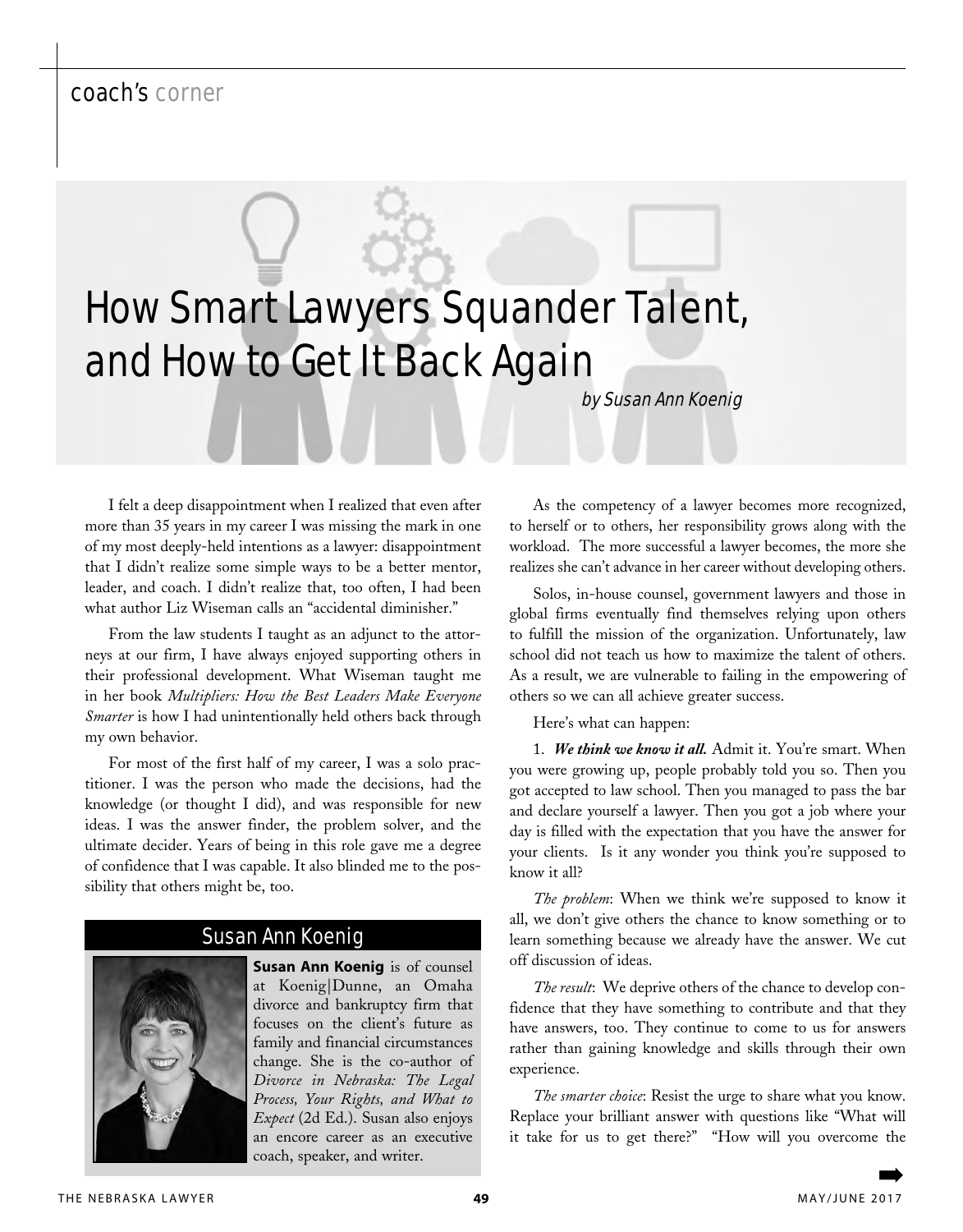#### **COACH'S CORNER**

obstacles?" "What support will be useful?" "What will that get you?" Become a debate maker rather than a decision maker, or simply step away and let some other smart person go to work finding the best answer.

2. *We expect perfection.* We have high standards. High standards are what got us to where we are. When others don't measure up to those standards, we have the thought, "It's easier to do it myself." "I don't have the time to explain where they screwed up." "I'm at a deadline so I'll just fix it myself."

*The problem*: Perfection is a myth. We forget that there was a time when we had to do things for the first time, when we made mistakes, when we needed a teacher.

*The result*: We hoard projects or grumble as we clean up the mistakes made by others. Our workload burgeons while others who could support us never develop the skills needed to share the work. We continue to think we're brilliant and they're incompetent.

*The smarter choice*: Invest in developing others, allowing them to take risks and to learn from both experience and mistakes. Stop cleaning up the messes made by others. Do you remember a time in your life when you were less than perfect? Right.

3. *We want the glory.* A certain amount of ego strength is needed to survive in a profession that can be challenging, competitive, and full of unpredictability. But when our ego expands to the point where we always have to be the one getting the credit, we hold on to the part of a matter that ensures we get the glory for any good outcome.

*The problem*: When we covet the credit, we tend to cling on to client work tightly or assign only a portion of a project without giving the full context. We later complain, "That wasn't what I wanted!"

*The result*: When we fail to set others up for success or we insist upon being the ones who reap all the rewards, others are either unable or uninspired to give their best.

*The smarter choice*: Share as much of the entire project as you can. Acknowledge with enthusiasm and watch the most talented people ask how they can get on your team.

4. *We talk too soon*. Most lawyers are introverts. Introverts often prefer to chew on ideas and to think them over internally before sharing them with others. If the senior partner boldly asserts the solution to a problem at the start of a conversation, what are the prospects that the first-year associate is going to share a different perspective?

*The problem*: In our presence, others hold back their opinions and their feedback.

*The result*: Those we work with don't share their suggestions for solutions to problems and their creative ideas, reaffirming our conclusion that they don't have anything to offer and really aren't that bright.

*The smarter choice*: Be the last person in the conversation to share your opinion. While encouraging rigorous debate, shift from the "I'm right/You're wrong" conversation to being curious about the great questions and great ideas that others bring. If someone else shares the good idea you were holding in mind, acknowledge them and lend your support. Next time they'll be encouraged to contribute even more.

5. *We micromanage.* Lawyers are sometimes accused of being condescending. Often oblivious to how we are being, we talk too much and needlessly interfere with another person's work on a project.

*The problem*: We waste time and energy on the team as we overexplain, assuming that the listener is not capable, or we attempt to control every aspect of delegated work.

*The result*: People feel dumber, not smarter.

*The smarter choice*: Set high expectations, give a starting point, and identify the benchmarks of success along the way that you'll celebrate together.

6. *We tolerate prima donnas and ignore other talent.* When an individual attorney takes on the role of being the star, an organization is at risk for tolerating his or her bad behaviors while at the same time ignoring the genius of others.

*The problem*: The top biller or chief rainmaker is allowed to bully the new associates while no one invests in mentoring the lawyers who are eager to learn and grow. The "chosen ones" bring down the entire organization and others either languish or leave.

*The result*: A culture of resignation grows, attorneys jump ship to find an environment where they can both grow and be appreciated, and the firm loses its chance at a greater future.

*The smarter choice*: Insist on high standards no matter where the attorney is in the firm hierarchy. Look for talent in everyone in the office from the receptionist to the firm administrator. When you find it, show that you value it.

7. *We get addicted to our work.* Whether by a longstanding tradition in our profession or the cultures in which we work, many of us have an unhealthy relationship to our work. We find our self-worth by the billable hour or the size of our paycheck. If we work less, we think less.

*The problem*: We keep the work to keep feeling good about ourselves while we deprive others of opportunities and the chance to bring more value.

*The result*: While we work our way to burnout, others don't grow to their full potential.

*The smarter choice*: Resist the urge to always be the first to respond to a group email. Pause for a moment before vol-